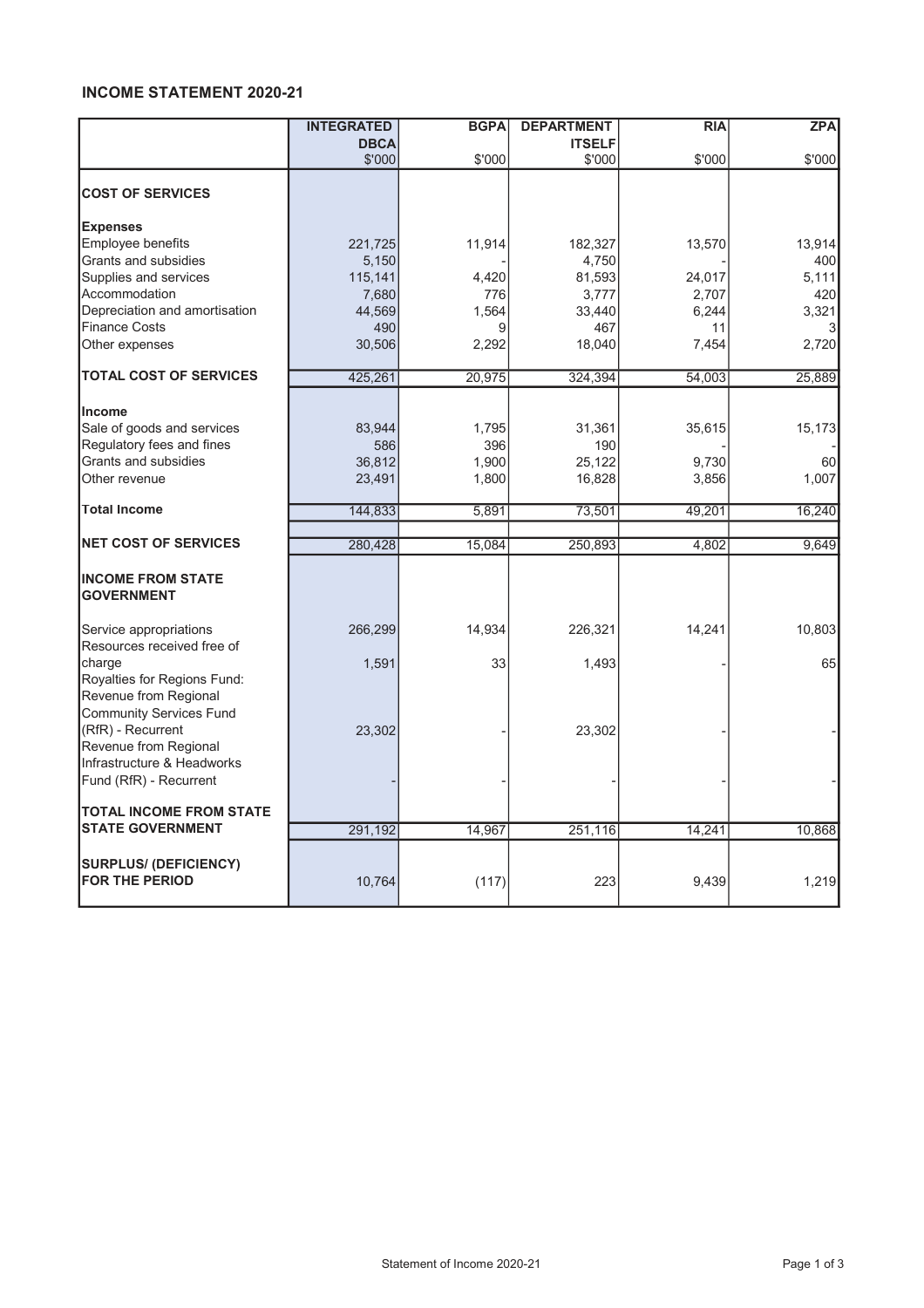## STATEMENT OF FINANCIAL POSITION 2020-21

|                                  | <b>INTEGRATED</b> | <b>CONSOL</b> | <b>BGPA</b> | <b>DEPARTMENT</b> | <b>RIA</b> | <b>ZPA</b> |
|----------------------------------|-------------------|---------------|-------------|-------------------|------------|------------|
|                                  | <b>DBCA</b>       |               |             | <b>ITSELF</b>     |            |            |
|                                  | \$'000            | \$'000        | \$'000      | \$'000            | \$'000     | \$'000     |
| <b>CURRENT ASSETS</b>            |                   |               |             |                   |            |            |
| Cash assets                      | 65,268            |               | 5,559       | 15,937            | 33,572     | 10,200     |
| Restricted cash                  | 59,049            |               | 1,551       | 57,298            |            | 200        |
| Holding account receivables      | 11,802            |               | 1,000       | 9,782             |            | 1,020      |
| Receivables                      | 12,434            | (547)         | 1,231       | 8,829             | 2,081      | 840        |
| Other                            | 8,310             |               | 795         | 6,697             | 499        | 319        |
| Assets held for sale             | 44                |               |             | 44                |            |            |
| Total current assets             | 156,907           | (547)         | 10,136      | 98,587            | 36,152     | 12,579     |
|                                  |                   |               |             |                   |            |            |
| <b>NON-CURRENT ASSETS</b>        |                   |               |             |                   |            |            |
| Holding account receivables      | 254,921           |               | 8,535       | 232,908           |            | 13,478     |
| Property, plant and equipment    | 3,055,021         |               | 50,256      | 2,667,906         | 283.198    | 53,661     |
| Receivables                      | 128               |               |             |                   | 128        |            |
| Intangibles                      | 724               |               | 14          |                   | 710        |            |
| Restricted cash                  | 3,827             |               | 140         | 3,267             |            | 420        |
| Other                            | 1,088             |               |             | 1,088             |            |            |
| Total non-current assets         | 3,315,709         |               | 58,945      | 2,905,169         | 284,036    | 67,559     |
| <b>TOTAL ASSETS</b>              | 3,472,616         | (547)         | 69,081      | 3,003,756         | 320,188    | 80,138     |
|                                  |                   |               |             |                   |            |            |
| <b>CURRENT LIABILITIES</b>       |                   |               |             |                   |            |            |
| Current employee provisions      | 44,533            |               | 1.889       | 37,702            | 2,527      | 2,415      |
| Payables                         | 8,367             | (545)         | 589         | 632               | 7,306      | 385        |
| Borrowings and leases            | 3,933             |               | 69          | 3,551             | 296        | 17         |
| Other current liabilities        | 31,724            |               | 2,208       | 13,007            | 14,702     | 1,807      |
| <b>Total current liabilities</b> | 88,557            | (545)         | 4,755       | 54,892            | 24,831     | 4,624      |
|                                  |                   |               |             |                   |            |            |
| <b>NON-CURRENT LIABILITIES</b>   |                   |               |             |                   |            |            |
| Non current employee             |                   |               |             |                   |            |            |
| provisions                       | 8,754             |               | 436         | 7,006             | 606        | 706        |
| Borrowings and leases            | 5,969             |               | 95          | 5,864             | (30)       | 40         |
| Other non-current liabilities    | 9.226             |               |             | 5,375             | 3,851      |            |
| Total non-current liabilities    | 23,949            |               | 531         | 18,245            | 4.427      | 746        |
| <b>TOTAL LIABILITIES</b>         | 112,506           | (545)         | 5,286       | 73,137            | 29,258     | 5,370      |
|                                  |                   |               |             |                   |            |            |
| <b>EQUITY</b>                    |                   |               |             |                   |            |            |
| Contributed equity               | 3,290,916         |               | 31,891      | 3,163,031         | 60,732     | 35,262     |
| Accumulated surplus/(deficit)    | (68, 591)         | 35,873        | 11,377      | (167, 298)        | 24,323     | 27,134     |
| <b>Reserves</b>                  | 137,785           | (35, 875)     | 20,527      | (65, 114)         | 205,875    | 12,372     |
| <b>Total equity</b>              | 3,360,110         | (2)           | 63,795      | 2,930,619         | 290,930    | 74,768     |
|                                  |                   |               |             |                   |            |            |
| <b>TOTAL LIABILITIES AND</b>     |                   |               |             |                   |            |            |
| <b>EQUITY</b>                    | 3.472.616         | (547)         | 69.081      | 3,003,756         | 320.188    | 80.138     |
|                                  |                   |               |             |                   |            |            |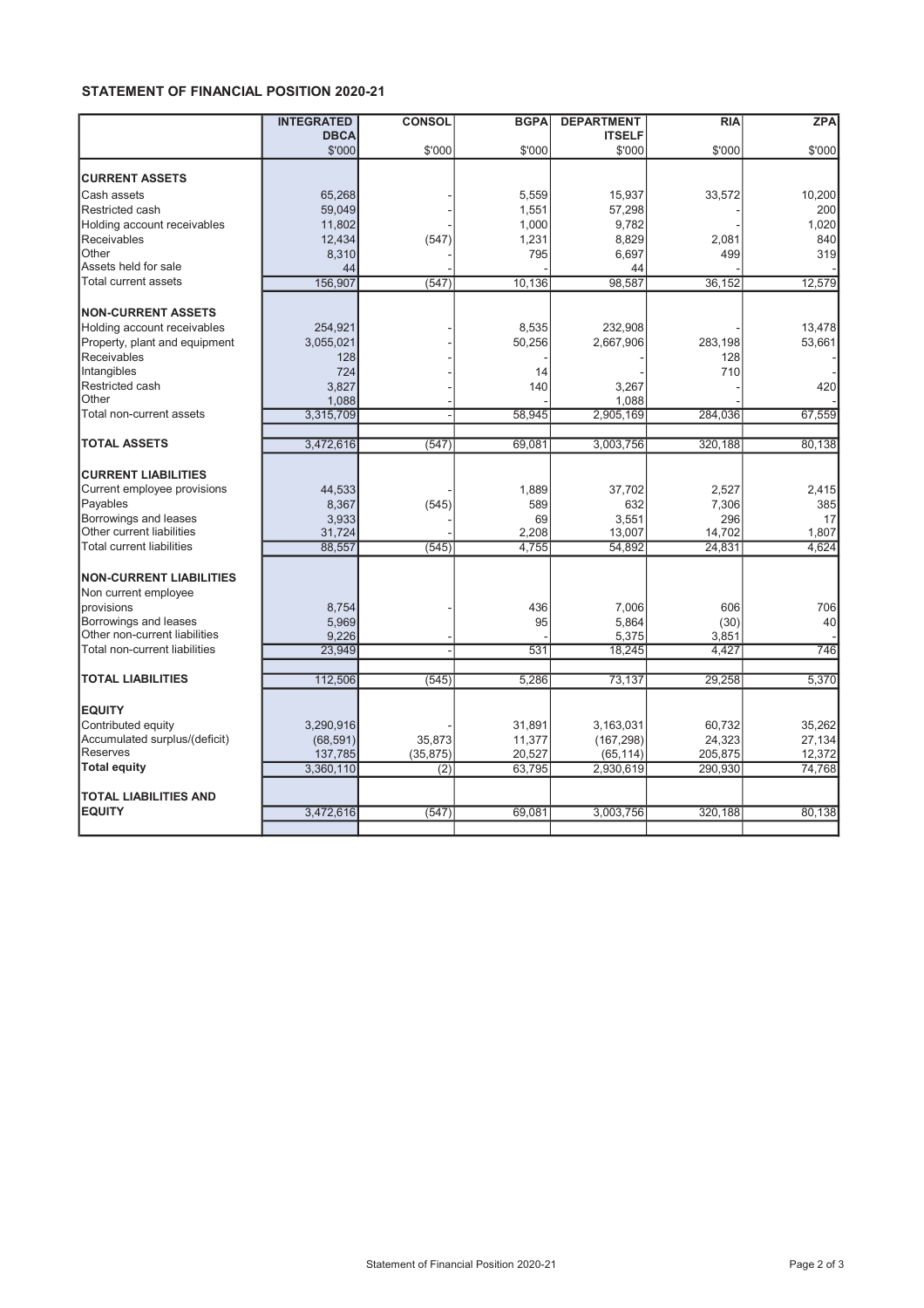## STATEMENT OF CASHFLOWS 2020-21

|                                                      | <b>INTEGRATED</b> | <b>BGPA</b> | <b>DEPARTMENT</b> | <b>RIA</b> | <b>ZPA</b>     |
|------------------------------------------------------|-------------------|-------------|-------------------|------------|----------------|
|                                                      | <b>DBCA</b>       |             | <b>ITSELF</b>     |            |                |
|                                                      | \$'000            | \$'000      | \$'000            | \$'000     | \$'000         |
|                                                      |                   |             |                   |            |                |
| <b>CASHFLOWS FROM STATE</b>                          |                   |             |                   |            |                |
| <b>GOVERNMENT</b>                                    |                   |             |                   |            |                |
| Service appropriations                               | 227,372           | 13,370      | 192,279           | 14,241     | 7,482          |
| Capital appropriation                                | 39,344            | 1,441       | 28,749            | 5,800      | 3,354          |
| Administered equity conribution                      | 3,700             |             |                   | 3,700      |                |
| Holding account drawdowns                            | 11,802            | 1,000       | 9,782             |            | 1,020          |
| Royalties for Regions Fund:                          |                   |             |                   |            |                |
| Receipt from Regional                                |                   |             |                   |            |                |
| Community Services Fund (RfR)                        | 29,000            |             | 29,000            |            |                |
| Receipt from Regional                                |                   |             |                   |            |                |
| Infrastructure & Headworks                           |                   |             |                   |            |                |
| Fund (RfR)                                           | 13,485            |             | 13,485            |            |                |
| Net cash provided by State                           |                   |             |                   |            |                |
| <b>Government</b>                                    | 324,703           | 15,811      | 273,295           | 23,741     | 11,856         |
|                                                      |                   |             |                   |            |                |
| <b>CASHFLOWS FROM</b>                                |                   |             |                   |            |                |
| <b>OPERATING ACTIVITIES</b>                          |                   |             |                   |            |                |
| Payments                                             |                   |             |                   |            |                |
| Employee benefits                                    | (221, 912)        | (11, 916)   | (182, 045)        | (14, 107)  | (13, 844)      |
| Grants and subsidies                                 | (5, 150)          |             | (4,750)           |            | (400)          |
| Supplies and services                                | (101, 033)        | (4, 367)    | (64, 301)         | (27, 299)  | (5,066)        |
| Accommodation                                        | (7, 402)          | (775)       | (3,775)           | (2, 432)   | (420)          |
| <b>GST</b> payments                                  | (16, 902)         | (1,020)     | (11, 322)         | (3, 504)   | (1,056)        |
| Finance costs                                        | (490)             | (9)         | (467)             | (11)       |                |
| Other payments                                       | (43, 374)         | (2,309)     | (33, 250)         | (5,020)    | (3)<br>(2,795) |
|                                                      |                   |             |                   |            |                |
| <b>Receipts</b>                                      |                   |             |                   |            |                |
| Regulatory fees and fines                            | 586               | 396         | 190               |            |                |
| Grants and subsidies                                 | 36,369            | 1,900       | 26,779            | 7,630      | 60             |
| Sale of goods and services                           | 85,255            | 1,795       | 31,873            | 36,358     | 15,229         |
| <b>GST</b> receipts                                  |                   |             |                   |            |                |
|                                                      | 16,905            | 1,018       | 11,327            | 3,504      | 1,056          |
| Other receipts<br>Net cash from operating            | 23,046            | 1,800       | 16,316            | 3,930      | 1,000          |
| activities                                           | (234, 102)        | (13, 487)   | (213, 425)        | (951)      | (6, 239)       |
|                                                      |                   |             |                   |            |                |
| <b>CASHFLOWS FROM INVESTING</b>                      |                   |             |                   |            |                |
| <b>INVESTING ACTIVITIES</b>                          |                   |             |                   |            |                |
|                                                      |                   |             |                   |            |                |
| Purchase of non-current assets                       | (93,086)          | (2, 350)    | (61, 802)         | (23, 695)  | (5, 239)       |
| Proceeds from sale of                                |                   |             |                   |            |                |
| non-current assets<br>Net cash from investing        | 500               |             | 500               |            |                |
| activities                                           |                   |             |                   |            |                |
|                                                      | (92, 586)         | (2,350)     | (61, 302)         | (23, 695)  | (5, 239)       |
|                                                      |                   |             |                   |            |                |
| <b>CASHFLOWS FROM</b><br><b>FINANCING ACTIVITIES</b> |                   |             |                   |            |                |
|                                                      |                   |             |                   |            |                |
| Other Payments<br>Net cash from financing            | (4,991)           | (91)        | (4,653)           | (228)      | (19)           |
|                                                      |                   |             |                   |            |                |
| activities                                           | (4,991)           | (91)        | (4,653)           | (228)      | (19)           |
|                                                      |                   |             |                   |            |                |
| <b>NET INCREASE/(DECREASE)</b>                       |                   |             |                   |            |                |
| <b>IN CASH HELD</b>                                  | (6,976)           | (117)       | (6,085)           | (1, 133)   | 359            |
|                                                      |                   |             |                   |            |                |
| Cash assets at the beginning of                      |                   |             |                   |            |                |
| the reporting period                                 | 135,124           | 7,367       | 82,591            | 34,705     | 10,461         |
|                                                      |                   |             |                   |            |                |
| Net cash transferred to/from                         |                   |             |                   |            |                |
| other agencies                                       | (4)               |             | (4)               |            |                |
|                                                      |                   |             |                   |            |                |
| Cash assets at the end of the                        |                   |             |                   |            |                |
| reporting period                                     | 128,144           | 7,250       | 76,502            | 33,572     | 10,820         |
|                                                      |                   |             |                   |            |                |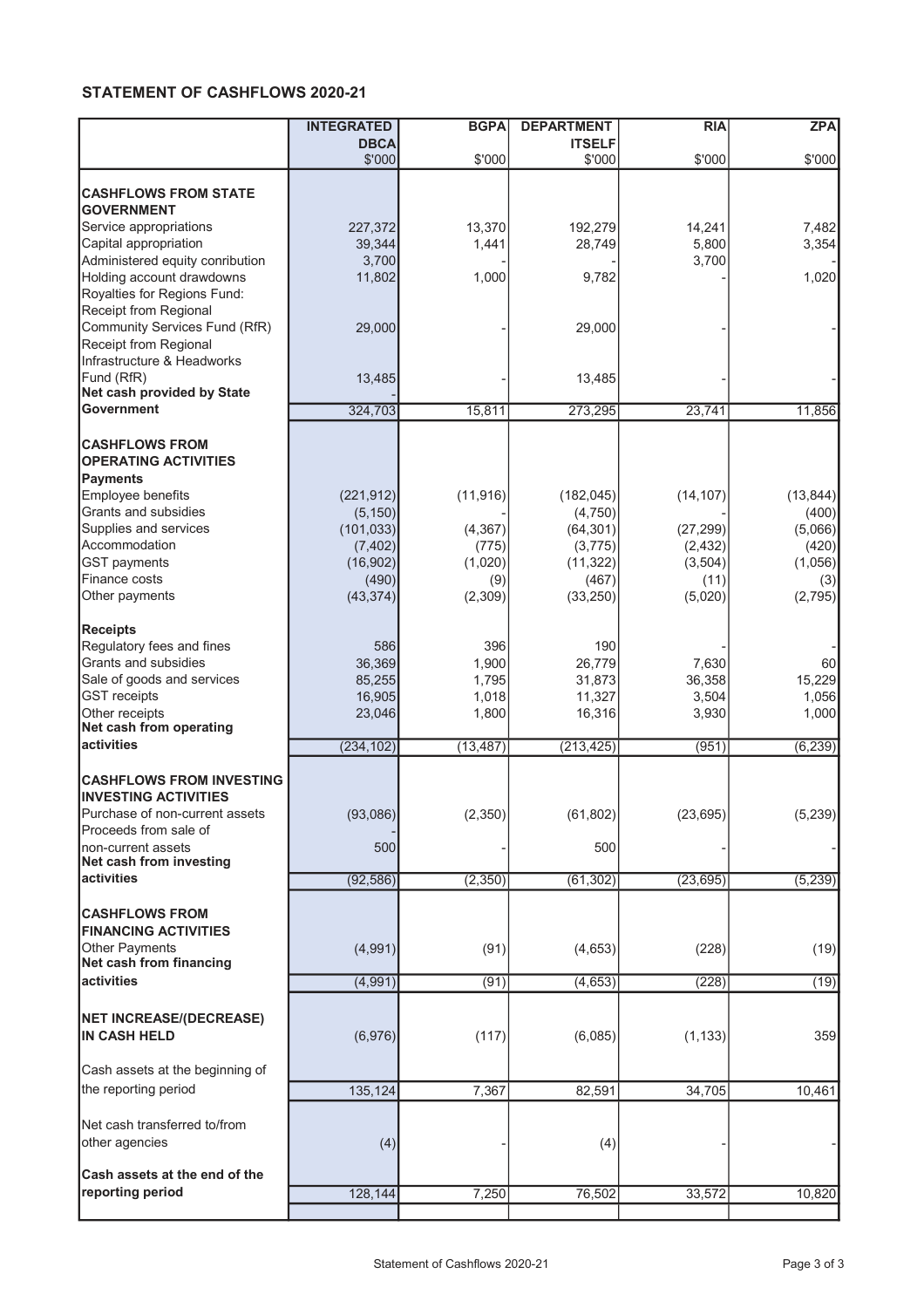| <b>FTE Count</b>                    | <b>2018-19 Actual</b> | 2019-20 Budget | <b>2019-20 Actual</b> | 2020-21 Budget |
|-------------------------------------|-----------------------|----------------|-----------------------|----------------|
|                                     |                       |                |                       |                |
| Botanic Gardens and Parks Authority | 98                    | 104            | 102                   | 104            |
|                                     |                       |                |                       |                |
| Department Itself                   | 1,456                 | 1,463          | 1,504                 | 1,523          |
|                                     |                       |                |                       |                |
| Rottnest Island Authority           | 109                   | 114            | 125                   | 114            |
|                                     |                       |                |                       |                |
| Zoological Parks Authority          | 146                   | 148            | 148                   | 149            |
|                                     |                       |                |                       |                |
| Integrated DBCA                     | 1,809                 | 1,829          | 1,879                 | 1,890          |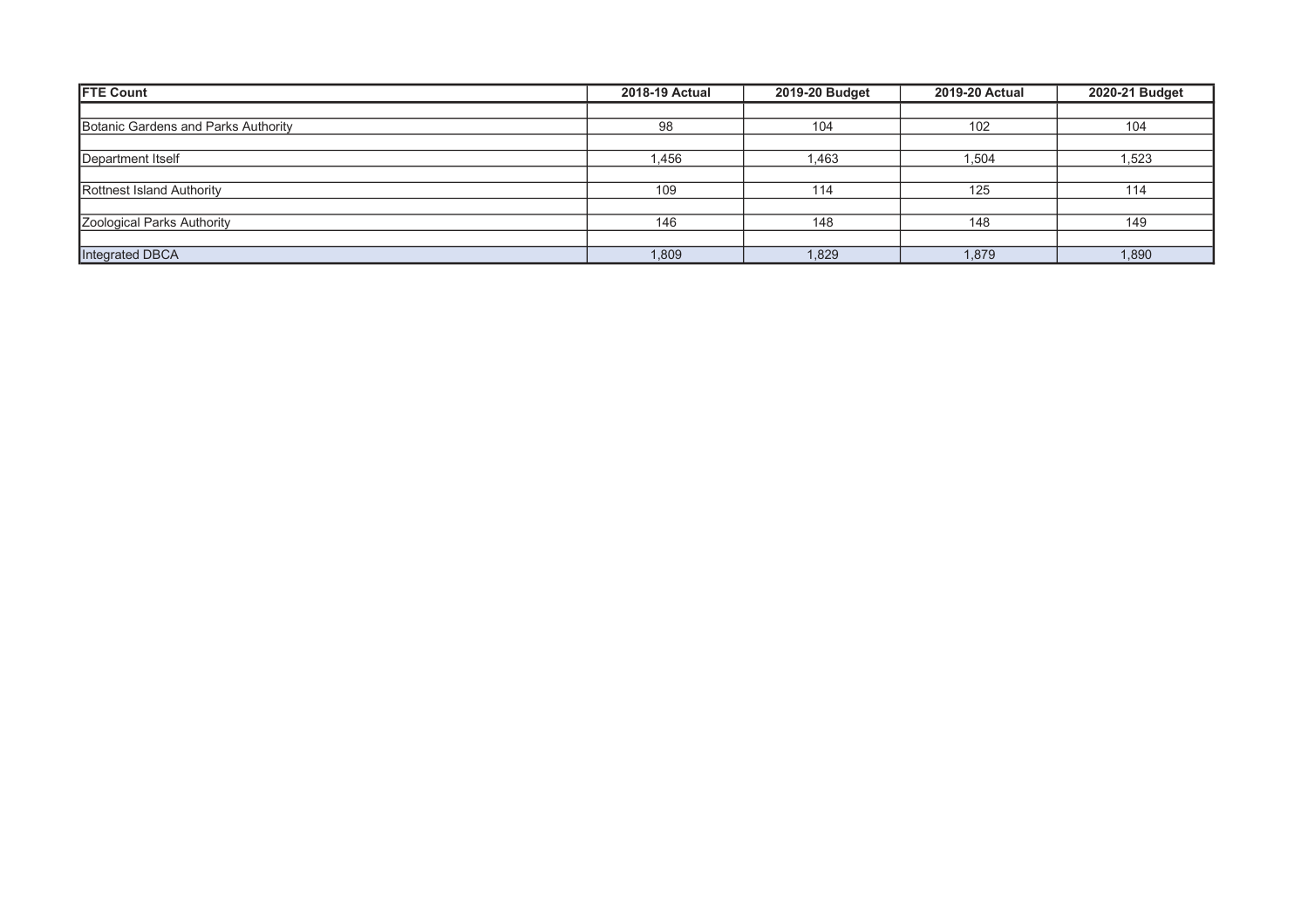| Outcomes and Key Effectiveness Indicators 2020-21                                                                                      | <b>DBCA</b>  | <b>Department Itself</b> | <b>BGPA</b> | <b>RIA</b> | <b>ZPA</b> |
|----------------------------------------------------------------------------------------------------------------------------------------|--------------|--------------------------|-------------|------------|------------|
|                                                                                                                                        |              |                          |             |            |            |
| Outcome: Community enjoyment, appreciation and understanding of attractions under the                                                  |              |                          |             |            |            |
| Department's care:                                                                                                                     |              |                          |             |            |            |
| Average level of visitor satisfaction at Kings Park and Bold Park                                                                      | 95%          |                          | 95%         |            |            |
|                                                                                                                                        |              |                          |             |            |            |
| Average level of visitor satisfaction at Rottnest Island                                                                               | 75%          |                          |             | 75%        |            |
|                                                                                                                                        |              |                          |             |            |            |
| Average level of visitor satisfaction at Perth Zoo                                                                                     | 97%          |                          |             |            | 97%        |
|                                                                                                                                        |              |                          |             |            |            |
| Average level of visitor satisfaction in the Swan and Canning Riverpark                                                                | 85%          | 85%                      |             |            |            |
|                                                                                                                                        |              |                          |             |            |            |
| Average level of visitor satisfaction in national parks and other lands and waters                                                     | 90%          | 90%                      |             |            |            |
|                                                                                                                                        |              |                          |             |            |            |
| Outcome: Plants and animals are conserved and habitat, ecosystem and landscape-scale<br>conservation utilises evidenced-based science: |              |                          |             |            |            |
|                                                                                                                                        |              |                          |             |            |            |
| Proportion of critically endangered and endangered taxa and ecological communities that have a<br>recovery plan                        | 72%          | 72%                      |             |            |            |
|                                                                                                                                        |              |                          |             |            |            |
| Area of land baited for introduced predators                                                                                           | 3,923,517 ha | 3,923,517 ha             |             |            |            |
|                                                                                                                                        |              |                          |             |            |            |
| Outcome: Sustainable use of forest resources:                                                                                          |              |                          |             |            |            |
| Cumulative removal of jarrah and karri sawlogs by approved harvesting operations compared to                                           |              |                          |             |            |            |
| limits in the Forest Management Plan                                                                                                   | 1,337,000 m3 | 1,337,000 m3             |             |            |            |
|                                                                                                                                        |              |                          |             |            |            |
| Outcome: Lands under the Department's care are managed to protect communities,                                                         |              |                          |             |            |            |
| visitors and built and natural assets from bushfire damage and planned fire is used to                                                 |              |                          |             |            |            |
| achieve other land, forest and wildlife management objectives:                                                                         |              |                          |             |            |            |
|                                                                                                                                        |              |                          |             |            |            |
| Proportion of South West bushfires contained to less than two hectares                                                                 | 75%          | 75%                      |             |            |            |
|                                                                                                                                        |              |                          |             |            |            |
| Proportion of planned Priority 1 prescribed burns achieved                                                                             | 55%          | 55%                      |             |            |            |